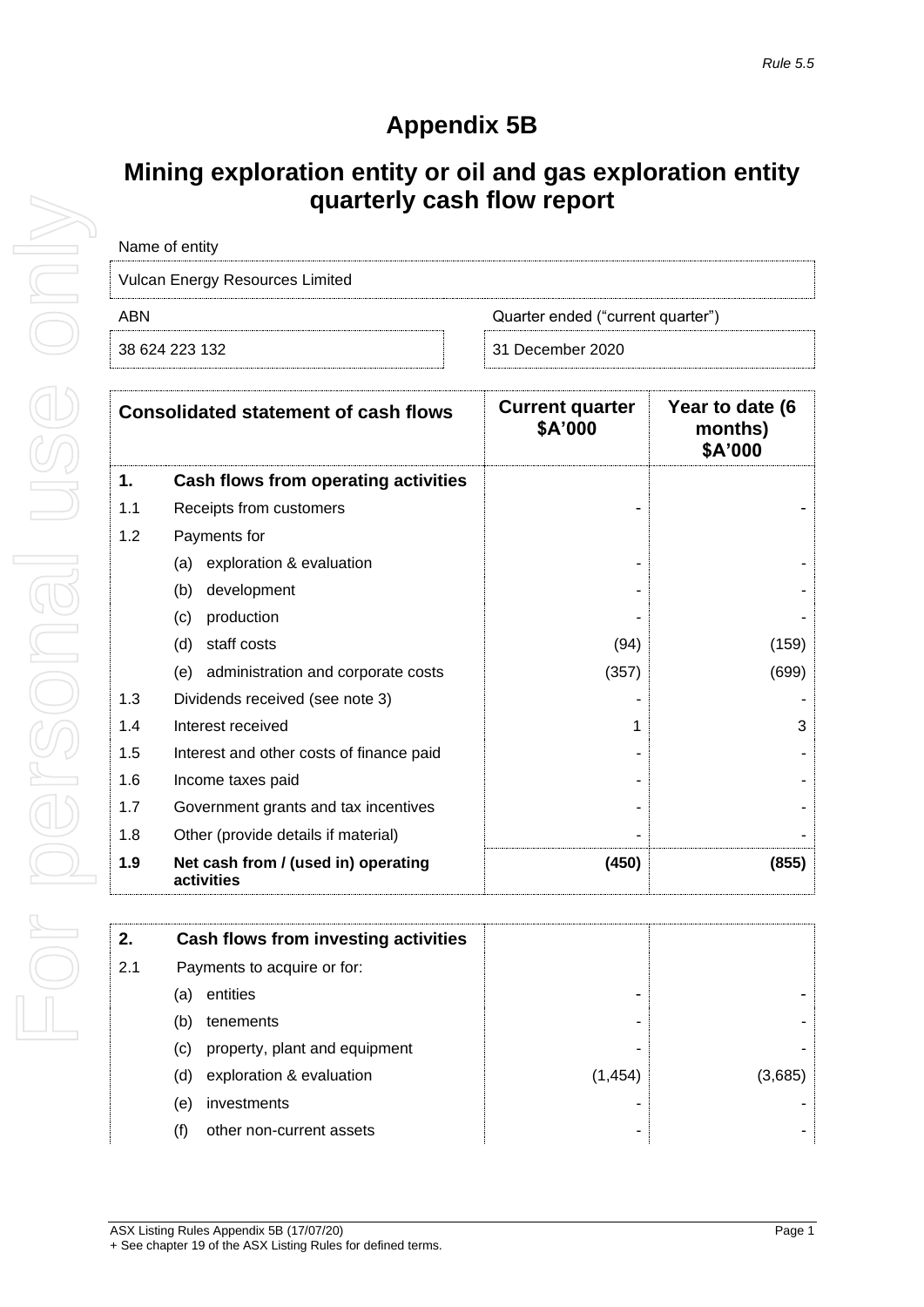| <b>Consolidated statement of cash flows</b> |                                                   | <b>Current quarter</b><br>\$A'000 | Year to date (6<br>months)<br>\$A'000 |
|---------------------------------------------|---------------------------------------------------|-----------------------------------|---------------------------------------|
| 2.2                                         | Proceeds from the disposal of:                    |                                   |                                       |
|                                             | entities<br>(a)                                   |                                   |                                       |
|                                             | (b)<br>tenements                                  |                                   |                                       |
|                                             | (c)<br>property, plant and equipment              |                                   |                                       |
|                                             | (d)<br>investments                                |                                   |                                       |
|                                             | (e)<br>other non-current assets                   |                                   |                                       |
| 2.3                                         | Cash flows from loans to other entities           |                                   |                                       |
| 2.4                                         | Dividends received (see note 3)                   |                                   |                                       |
| 2.5                                         | Other (provide details if material)               |                                   |                                       |
| 2.6                                         | Net cash from / (used in) investing<br>activities | (1, 454)                          | (3,685)                               |

| 3.   | Cash flows from financing activities                                                       |       |       |
|------|--------------------------------------------------------------------------------------------|-------|-------|
| 3.1  | Proceeds from issues of equity securities<br>(excluding convertible debt securities)       | 81    | 324   |
| 3.2  | Proceeds from issue of convertible debt<br>securities                                      |       |       |
| 3.3  | Proceeds from exercise of options                                                          | 2,560 | 3,647 |
| 3.4  | Transaction costs related to issues of equity<br>securities or convertible debt securities |       |       |
| 3.5  | Proceeds from borrowings                                                                   |       |       |
| 3.6  | Repayment of borrowings                                                                    |       |       |
| 3.7  | Transaction costs related to loans and<br>borrowings                                       |       |       |
| 3.8  | Dividends paid                                                                             |       |       |
| 3.9  | Other (provide details if material)                                                        |       |       |
| 3.10 | Net cash from / (used in) financing<br>activities                                          | 2,641 | 3,971 |

| 4.  | Net increase / (decrease) in cash and<br>cash equivalents for the period |          |         |
|-----|--------------------------------------------------------------------------|----------|---------|
| 4.1 | Cash and cash equivalents at beginning of<br>period                      | 5,110    | 6.422   |
| 4.2 | Net cash from / (used in) operating<br>activities (item 1.9 above)       | (450)    | (855)   |
| 4.3 | Net cash from / (used in) investing activities<br>(item 2.6 above)       | (1, 454) | (3,685) |
| 4.4 | Net cash from / (used in) financing activities<br>item 3.10 above)       | 2.64     | 3,971   |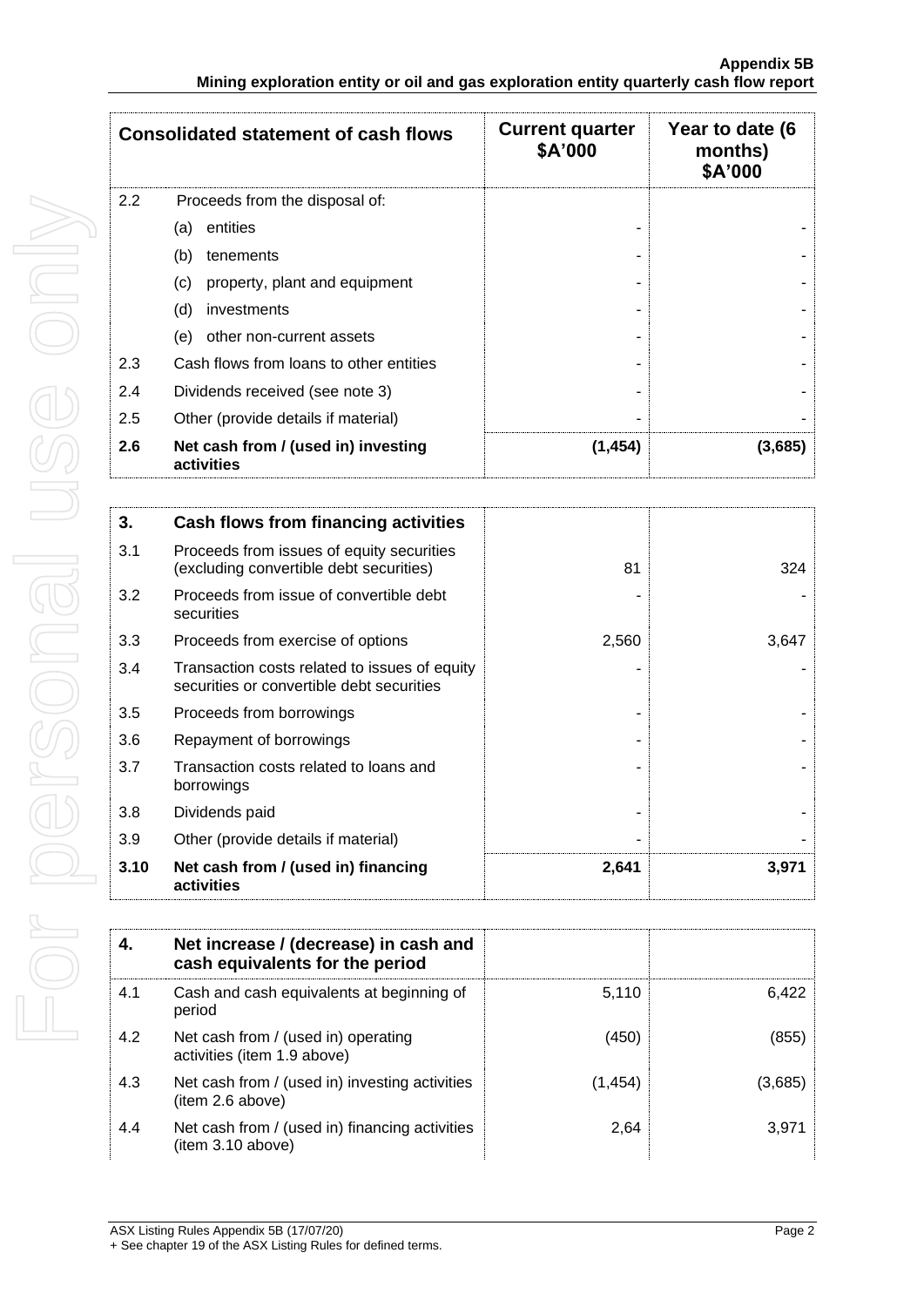| Consolidated statement of cash flows |                                                      | <b>Current quarter</b><br>\$A'000 | Year to date (6<br>months)<br>\$A'000 |  |
|--------------------------------------|------------------------------------------------------|-----------------------------------|---------------------------------------|--|
| 4.5                                  | Effect of movement in exchange rates on<br>cash held | (14)                              |                                       |  |
| 4.6                                  | Cash and cash equivalents at end of<br>period        | 5.833                             | 5,833                                 |  |

| 5.  | Reconciliation of cash and cash<br>equivalents<br>at the end of the quarter (as shown in the<br>consolidated statement of cash flows) to the<br>related items in the accounts | <b>Current quarter</b><br>\$A'000 | <b>Previous quarter</b><br>\$A'000 |
|-----|-------------------------------------------------------------------------------------------------------------------------------------------------------------------------------|-----------------------------------|------------------------------------|
| 5.1 | <b>Bank balances</b>                                                                                                                                                          | 2,333                             | 1,610                              |
| 5.2 | Call deposits                                                                                                                                                                 | 3,500                             | 3,500                              |
| 5.3 | <b>Bank overdrafts</b>                                                                                                                                                        |                                   |                                    |
| 5.4 | Other (provide details)                                                                                                                                                       |                                   |                                    |
| 5.5 | Cash and cash equivalents at end of<br>quarter (should equal item 4.6 above)                                                                                                  | 5,833                             | 5.110                              |

| -6.                                                                                                                                                         | Payments to related parties of the entity and their<br>associates                          | <b>Current quarter</b><br><b>\$A'000</b> |
|-------------------------------------------------------------------------------------------------------------------------------------------------------------|--------------------------------------------------------------------------------------------|------------------------------------------|
| 6.1                                                                                                                                                         | Aggregate amount of payments to related parties and their<br>associates included in item 1 | (58)                                     |
| 6.2                                                                                                                                                         | Aggregate amount of payments to related parties and their<br>associates included in item 2 | (418)                                    |
| Note: if any amounts are shown in items 6.1 or 6.2, your quarterly activity report must include a description of, and an<br>explanation for, such payments. |                                                                                            |                                          |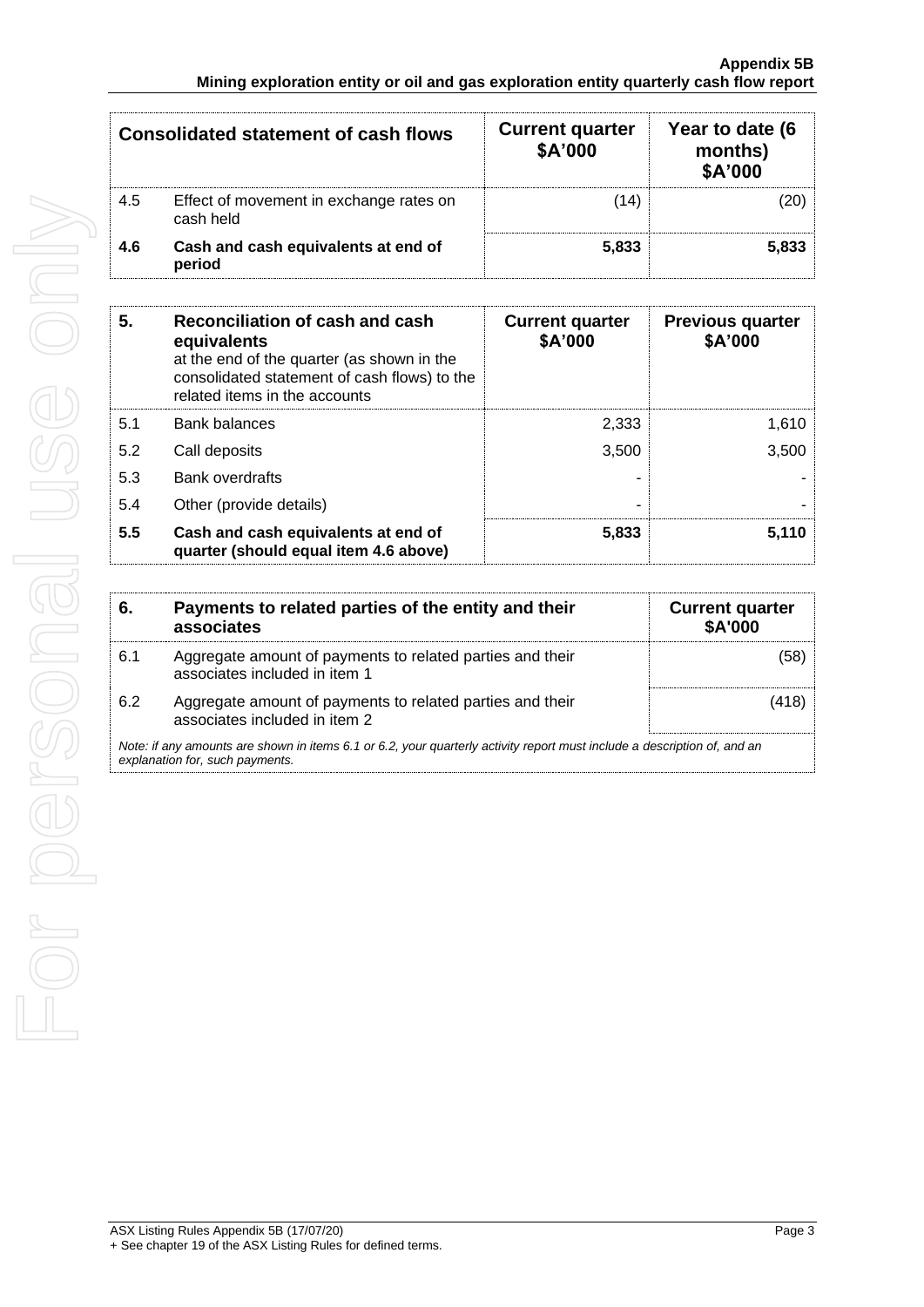| 7.  | <b>Financing facilities</b><br>Note: the term "facility' includes all forms of financing<br>arrangements available to the entity.<br>Add notes as necessary for an understanding of the<br>sources of finance available to the entity.                                                                                                               | <b>Total facility</b><br>amount at quarter<br>end<br>\$A'000 | Amount drawn at<br>quarter end<br>\$A'000 |
|-----|------------------------------------------------------------------------------------------------------------------------------------------------------------------------------------------------------------------------------------------------------------------------------------------------------------------------------------------------------|--------------------------------------------------------------|-------------------------------------------|
| 7.1 | Loan facilities                                                                                                                                                                                                                                                                                                                                      |                                                              |                                           |
| 7.2 | Credit standby arrangements                                                                                                                                                                                                                                                                                                                          |                                                              |                                           |
| 7.3 | Other (please specify)                                                                                                                                                                                                                                                                                                                               |                                                              |                                           |
| 7.4 | <b>Total financing facilities</b>                                                                                                                                                                                                                                                                                                                    |                                                              |                                           |
| 7.5 | Unused financing facilities available at quarter end                                                                                                                                                                                                                                                                                                 |                                                              |                                           |
| 7.6 | Include in the box below a description of each facility above, including the lender, interest<br>rate, maturity date and whether it is secured or unsecured. If any additional financing<br>facilities have been entered into or are proposed to be entered into after quarter end,<br>include a note providing details of those facilities as well. |                                                              |                                           |
|     |                                                                                                                                                                                                                                                                                                                                                      |                                                              |                                           |

| 8.                                                                               |                                                                                                                                                                                                                                 | Estimated cash available for future operating activities                                                                                                                                                               | \$A'000  |  |
|----------------------------------------------------------------------------------|---------------------------------------------------------------------------------------------------------------------------------------------------------------------------------------------------------------------------------|------------------------------------------------------------------------------------------------------------------------------------------------------------------------------------------------------------------------|----------|--|
| 8.1                                                                              | Net cash from / (used in) operating activities (item 1.9)                                                                                                                                                                       |                                                                                                                                                                                                                        | (450)    |  |
| 8.2                                                                              |                                                                                                                                                                                                                                 | (Payments for exploration & evaluation classified as investing<br>activities) (item 2.1(d))                                                                                                                            | (1, 454) |  |
| 8.3                                                                              |                                                                                                                                                                                                                                 | Total relevant outgoings (item $8.1 +$ item $8.2$ )                                                                                                                                                                    | (1,904)  |  |
| 8.4                                                                              |                                                                                                                                                                                                                                 | Cash and cash equivalents at quarter end (item 4.6)                                                                                                                                                                    | 5,833    |  |
| 8.5                                                                              |                                                                                                                                                                                                                                 | Unused finance facilities available at quarter end (item 7.5)                                                                                                                                                          |          |  |
| 8.6                                                                              |                                                                                                                                                                                                                                 | Total available funding (item $8.4 +$ item $8.5$ )                                                                                                                                                                     | 5,833    |  |
| Estimated quarters of funding available (item 8.6 divided by<br>8.7<br>item 8.3) |                                                                                                                                                                                                                                 |                                                                                                                                                                                                                        | 3.06     |  |
|                                                                                  | Note: if the entity has reported positive relevant outgoings (ie a net cash inflow) in item 8.3, answer item 8.7 as "N/A".<br>Otherwise, a figure for the estimated quarters of funding available must be included in item 8.7. |                                                                                                                                                                                                                        |          |  |
| 8.8                                                                              |                                                                                                                                                                                                                                 | If item 8.7 is less than 2 quarters, please provide answers to the following questions:                                                                                                                                |          |  |
|                                                                                  | 8.8.1                                                                                                                                                                                                                           | Does the entity expect that it will continue to have the current level of net operating                                                                                                                                |          |  |
|                                                                                  |                                                                                                                                                                                                                                 |                                                                                                                                                                                                                        |          |  |
|                                                                                  | 8.8.2                                                                                                                                                                                                                           | Has the entity taken any steps, or does it propose to take any steps, to raise further<br>cash to fund its operations and, if so, what are those steps and how likely does it<br>believe that they will be successful? |          |  |
|                                                                                  |                                                                                                                                                                                                                                 |                                                                                                                                                                                                                        |          |  |
|                                                                                  | 8.8.3                                                                                                                                                                                                                           | Does the entity expect to be able to continue its operations and to meet its business<br>objectives and, if so, on what basis?                                                                                         |          |  |
|                                                                                  |                                                                                                                                                                                                                                 |                                                                                                                                                                                                                        |          |  |
|                                                                                  |                                                                                                                                                                                                                                 | Note: where item 8.7 is less than 2 quarters, all of questions 8.8.1, 8.8.2 and 8.8.3 above must be answered.                                                                                                          |          |  |